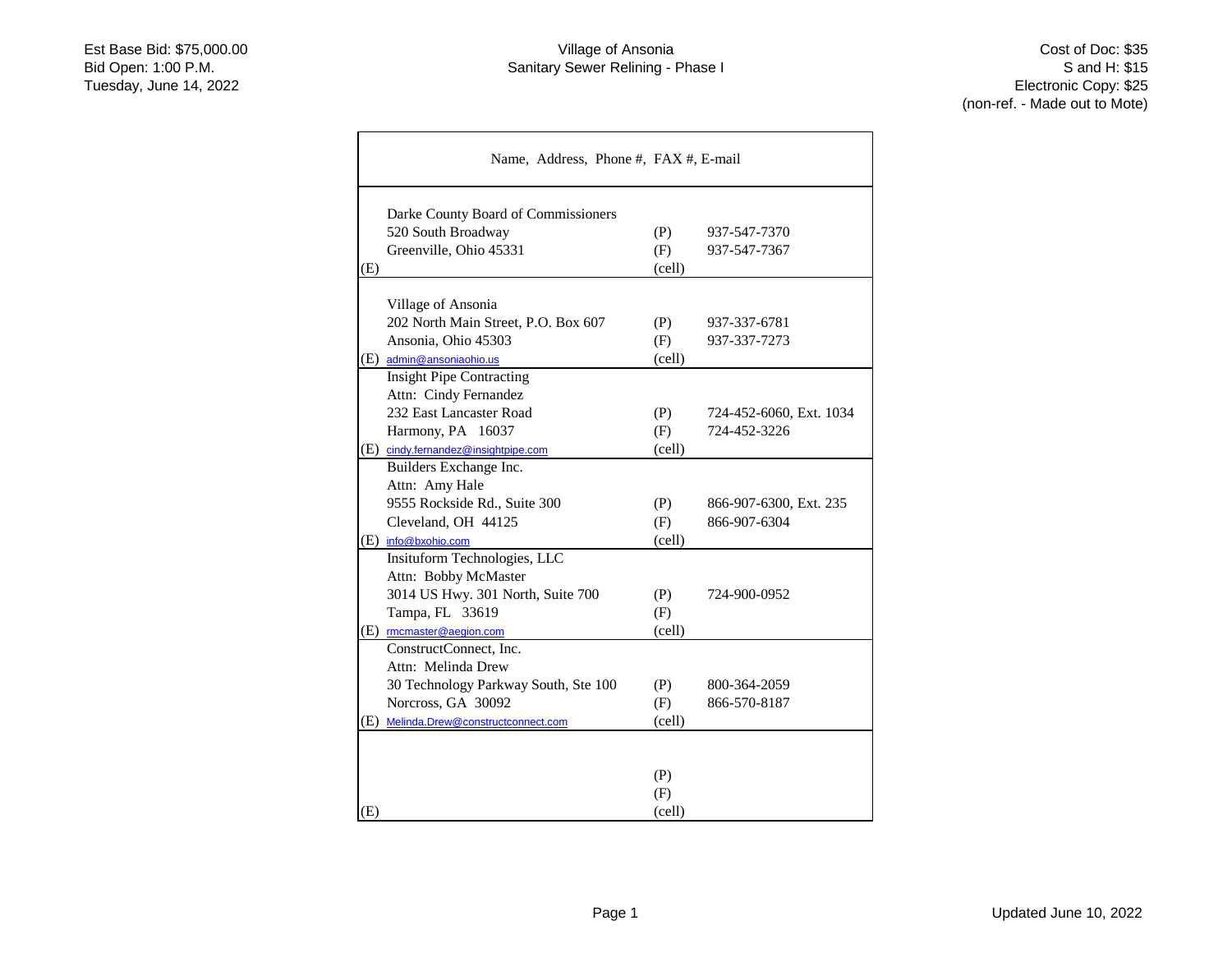Г

 $\overline{\phantom{0}}$ 

|     | Name, Address, Phone #, FAX #, E-mail |  |
|-----|---------------------------------------|--|
|     |                                       |  |
|     | (P)                                   |  |
|     | (F)                                   |  |
| (E) | (cell)                                |  |
|     |                                       |  |
|     | (P)                                   |  |
|     | (F)                                   |  |
| (E) | (cell)                                |  |
|     |                                       |  |
|     | (P)                                   |  |
|     | $\left( \mathrm{F}\right)$            |  |
| (E) | (cell)                                |  |
|     |                                       |  |
|     | (P)                                   |  |
|     | (F)                                   |  |
| (E) | (cell)                                |  |
|     |                                       |  |
|     | (P)                                   |  |
|     | (F)                                   |  |
| (E) | (cell)                                |  |
|     |                                       |  |
|     | (P)                                   |  |
|     | (F)                                   |  |
| (E) | (cell)                                |  |
|     |                                       |  |
|     | (P)                                   |  |
|     | (F)                                   |  |
| (E) | (cell)                                |  |